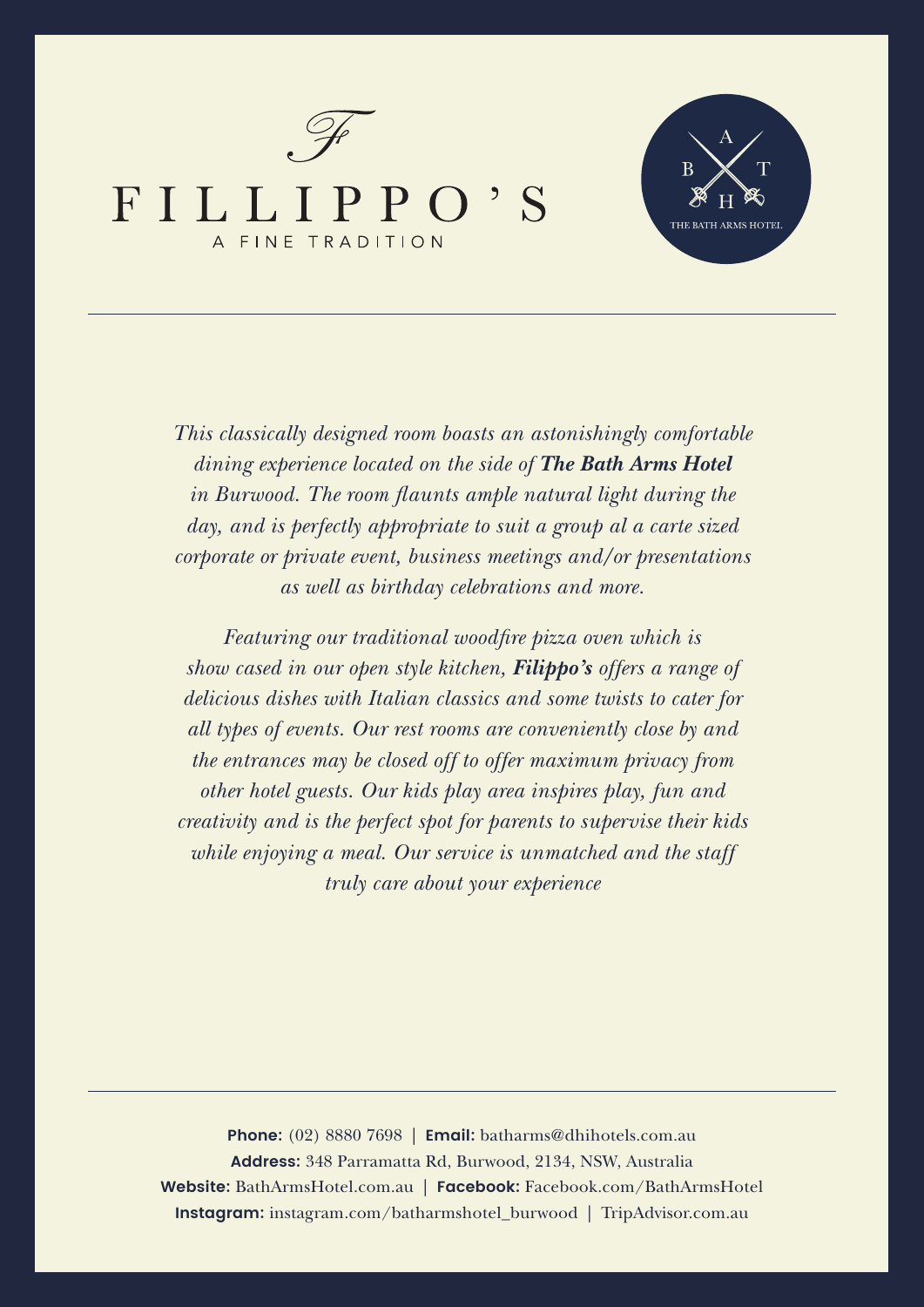## SET MENU 1

*(Shared Dishes)*

### \$29p.p.

**— ON ARRIVAL —**

Garlic toasted crusty bread slices

**— ENTRÉES —** Salt and Pepper Calamari

**— MAIN OPTIONS —** *(May choose any 3 from each course of the items below)* 

Handmade Wood fire Pizza: \*Cheesy Garlic Crust, Margherita, Tropicana

And,

Authentic Italian Pastas; \*Arrabbiata, Bolognese, Chicken Pesto, Boscaiola

And,

Fresh Salad with Italian Dressing

# SET MENU 3

*(Shared Dishes)* 

# \$47p.p.

### **— INCLUSIVE BEVERAGE —**

Bottom less jugs of assorted selection of Soft Drink, OJ or Soda Water

**— ON ARRIVAL —**

Antipasto Platter

**— ENTRÉES —**

Salt and Pepper Calamari

And,

Prawn Hot Pot

**— MAIN OPTIONS —** *(May choose any combination from each course of the items below)* 

Handmade Wood fire Pizza; \*Cheesy Garlic Crust, Margherita, Vegetarian, Pepperoni, Tropicana, Carne, BBQ Chicken, Supreme

And,

Authentic Italian Pastas; \*Arrabbiata, Bolognese, Chicken Pesto, Boscaiola, Funghi

And,

Tagliata Salad

## **SET MENU 2**

*(Shared Dishes)*

## \$34p.p.

**— ON ARRIVAL —** Garlic toasted crusty bread slices to be shared

### **— ENTRÉES —**

Salt and Pepper Calamari

And,

#### Prawn Hot Pot

**— MAIN OPTIONS —**

*(May choose any 3 from each course of the items below)*

Handmade Wood fire Pizza; \*Cheesy Garlic Crust, Margherita, Vegetarian, Pepperoni

#### And,

Authentic Italian Pastas; \*Arrabbiata, Bolognese, Chicken Pesto, Boscaiola, Funghi

And,

Fresh Salad with Italian Dressing

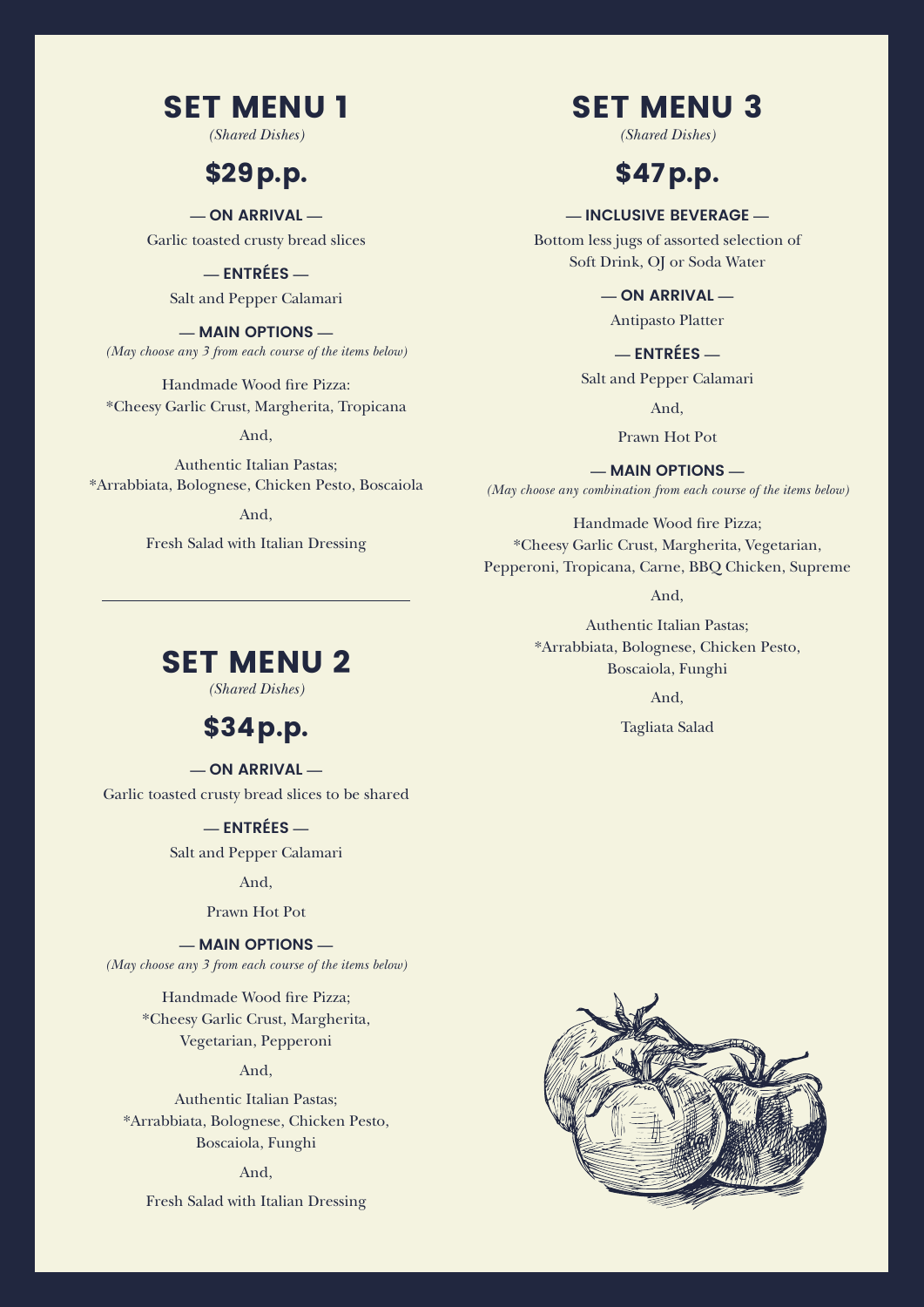### SET MENU SELECTION OPTIONS BOOKING CONFIRMATION SHEET 2021

#### **Booking Details:**

 $\Box$  Yes, I would like to receive information on events and promotions

#### **Booking Time:**

| • Dinner (5.00pm, 6.00pm or 7.00pm):                      |                                        |
|-----------------------------------------------------------|----------------------------------------|
|                                                           |                                        |
| <b>Section 1</b>                                          |                                        |
| Please fill with the total number of Set Menu pre orders. |                                        |
| Choice of Set Menu:                                       | <b>Additional Information or Notes</b> |
|                                                           |                                        |
|                                                           |                                        |
|                                                           |                                        |

Set Menu 3 (\$47 p.p) ............................................... ...................................................................................

#### **Rates for Reserving Dining Room:**

- **1. Monday to Thursday:** A minimum spending on food and or beverage required is A\$4,800 (inc GST) or A\$2,400 (inc GST) for half a day booking. The maximum capacity of this room is for a maximum of 70 people as per COVID-19 Restrictions.
- **2. Friday to Sunday:** A minimum spend on food and or beverage required is A\$6,000 (inc GST) or A\$3,000 (inc GST) for half a day booking. The maximum capacity of this room is for a maximum of 70 people as per COVID-19 Restrictions. Our Kitchen's operating Hours are from 11.00am to 9.00pm Monday-Thursday & Sunday and 11.00am to 10pm Friday & Saturday. Last orders to be placed 15 mins prior to closing. For additional information, please contact our friendly reservation team members.